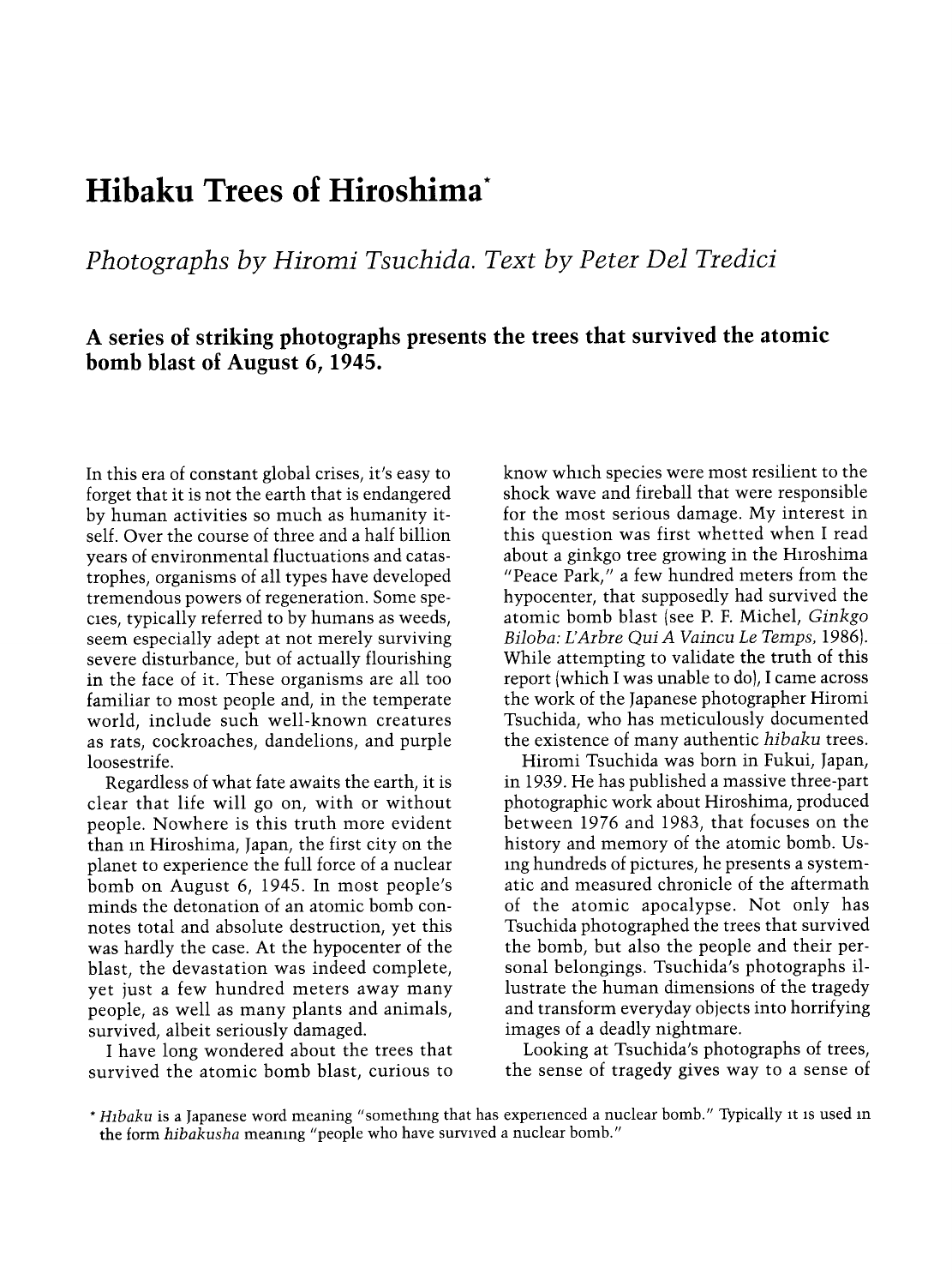wonder at the indomitable vitality of life. These are the true survivors, plants that can withstand the worst humanity has to offer. While it is impossible to say why one particular individual survived while others didn't, studies done by Japanese scientists in the years immediately following the bombing have generated a list of those trees that showed the greatest powers of survival. Most of these reports are written in Japanese and have had very limited distribution, but their content was summarized in English in the remarkable book Hiroshima and Nagasaki: The Physical, Medical, and Social Effects of the Atomic Bombings, published in 1981 by Basic Books. Quoted

below is the section that deals with the effects on trees:

The degree of damage [to trees] was quite different by direction. At places far from the hypocenter, only the side of the tree trunk facing the hypocenter was burned, while the opposite side was frequently normal in appearance. In some trees, there were no branches on the side facing the hypocenter, while the other side had many branches.

Damage to plants was found only in the portions exposed aboveground, and portions underground were not directly damaged. Consequently, the root and the underground stalk put forth new buds even in those whose aboveground portion was completely burned. New buds were



Pine tree (Pinus thunbergii), Sumiyoshi Shrine, 1,400 meters from the hypocenter, photographed in 1985.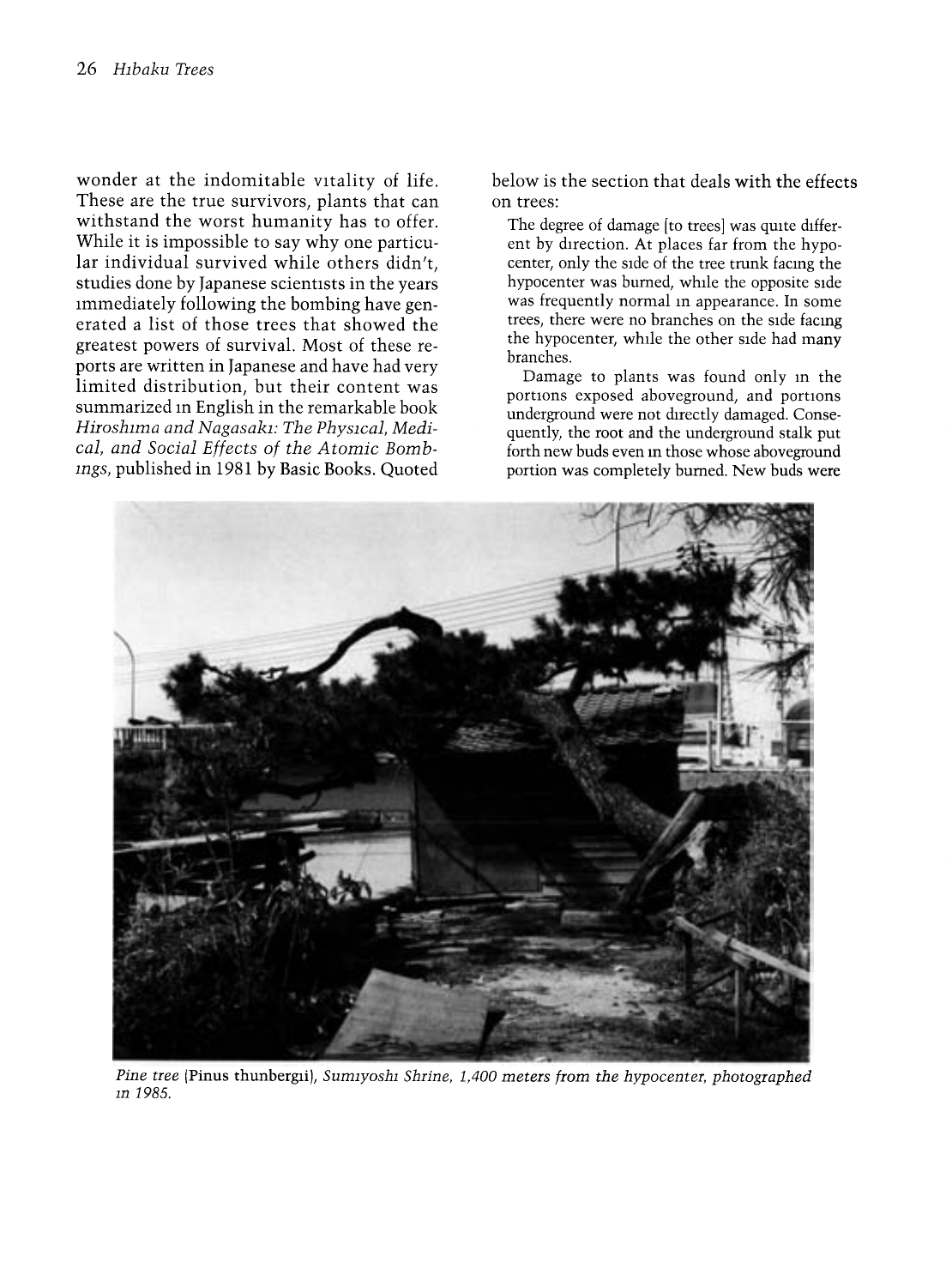found coming out from the stumps of trees, which were standing burned without any branches. These sights were seen two months after exposure to the atomic bomb at the time of the primary survey. New buds did not sprout from the damaged side of the trees within 700 meters of the hypocenter. Regeneration differed greatly by species of plants: some regenerated rapidly, while others withered. Broad-leaved trees in general regenerated actively, especially Cinnamomum camphora (camphor tree), Meha azedarach var. japonica (chmaberry), willow, Robima pseudoacacia (black locust), Chinese parasol [Firmiana simplex], fig tree, hemp palm [Trachycarpus fortunei], sago palm [Cycas revoluta), ginkgo, eucalyptus, Euonymus

japonica (spindle tree), Fatsia japonica [Japanese arahal, Celtis sinensis var. japonica (nettle tree), Nenum mdicum (oleander),\* azalea, and bamboo.... The poorly resistant herbs were needleleafed trees such as Japanese cedar [Cryptomena japonica] and pine. Cedar and pine forests far from the hypocenter were frequently reddish in color, and trees apparently normal during the first year sometimes withered the following year. This tendency was especially marked with Pinus densiflora (Japanese red pine).

What follows, then, are Hiromi Tsuchida's portraits of trees of indomitable vitality-hibaku trees that survived man's inhumanity not only to himself but to the entire living world.



The same tree photographed in 1993.

\* The oleander has been designated the official flower of the city of Hiroshima for its remarkable powers of regeneration. Kiyoshi Hashimoto, director of the Hiroshima Botanical Garden, explains that after the disaster, it seemed that nothing could grow for at least three decades. But Nerium indicum bloomed the next year! Its flowers encouraged the citizens, and since then, every summer it has consoled the victims in their misfortune.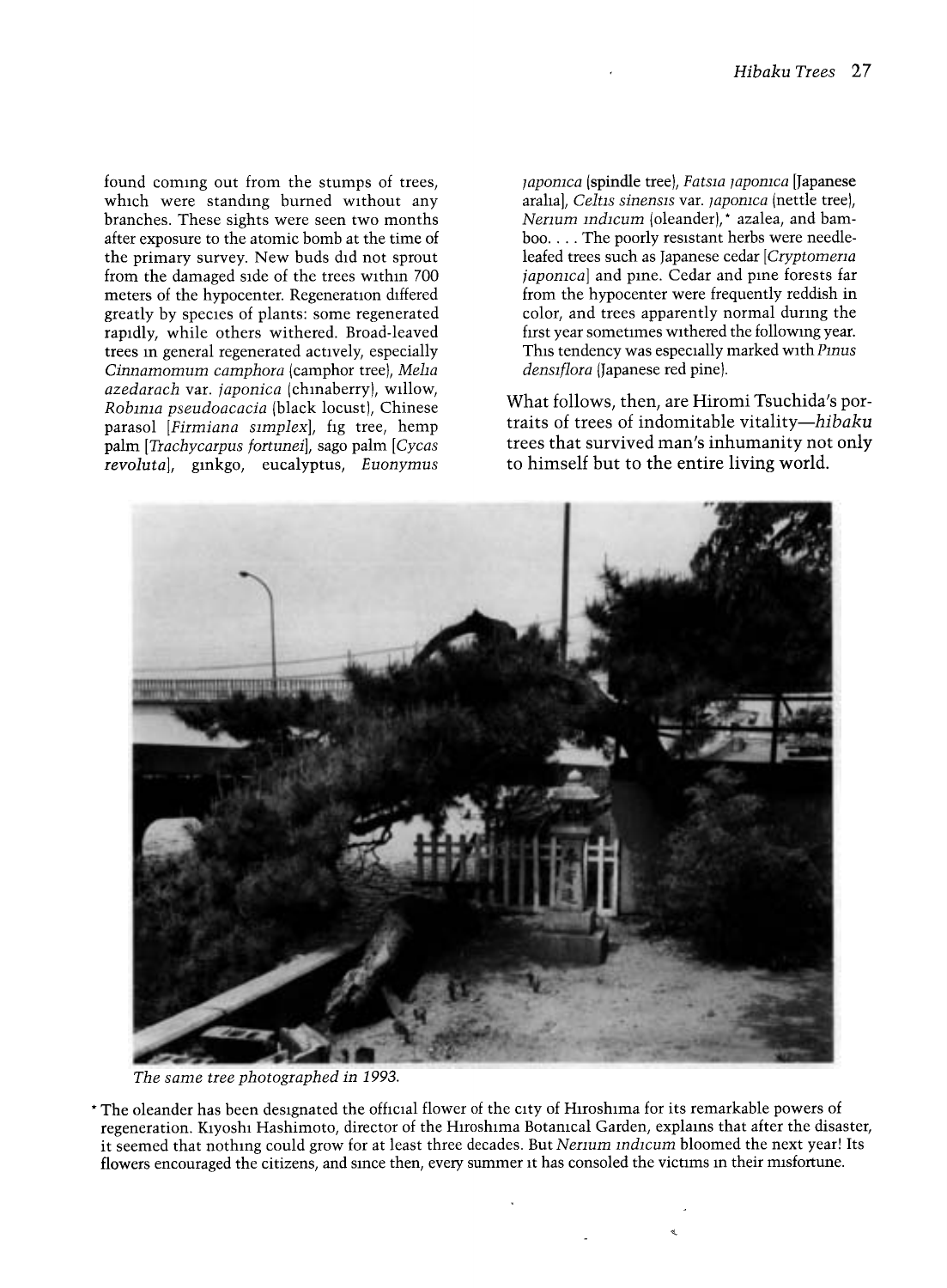

Above: Camphor tree (Cinnamomum camphora), 1,200 meters from the hypocenter, photographed in 1979. Below: The same tree photographed in 1993.